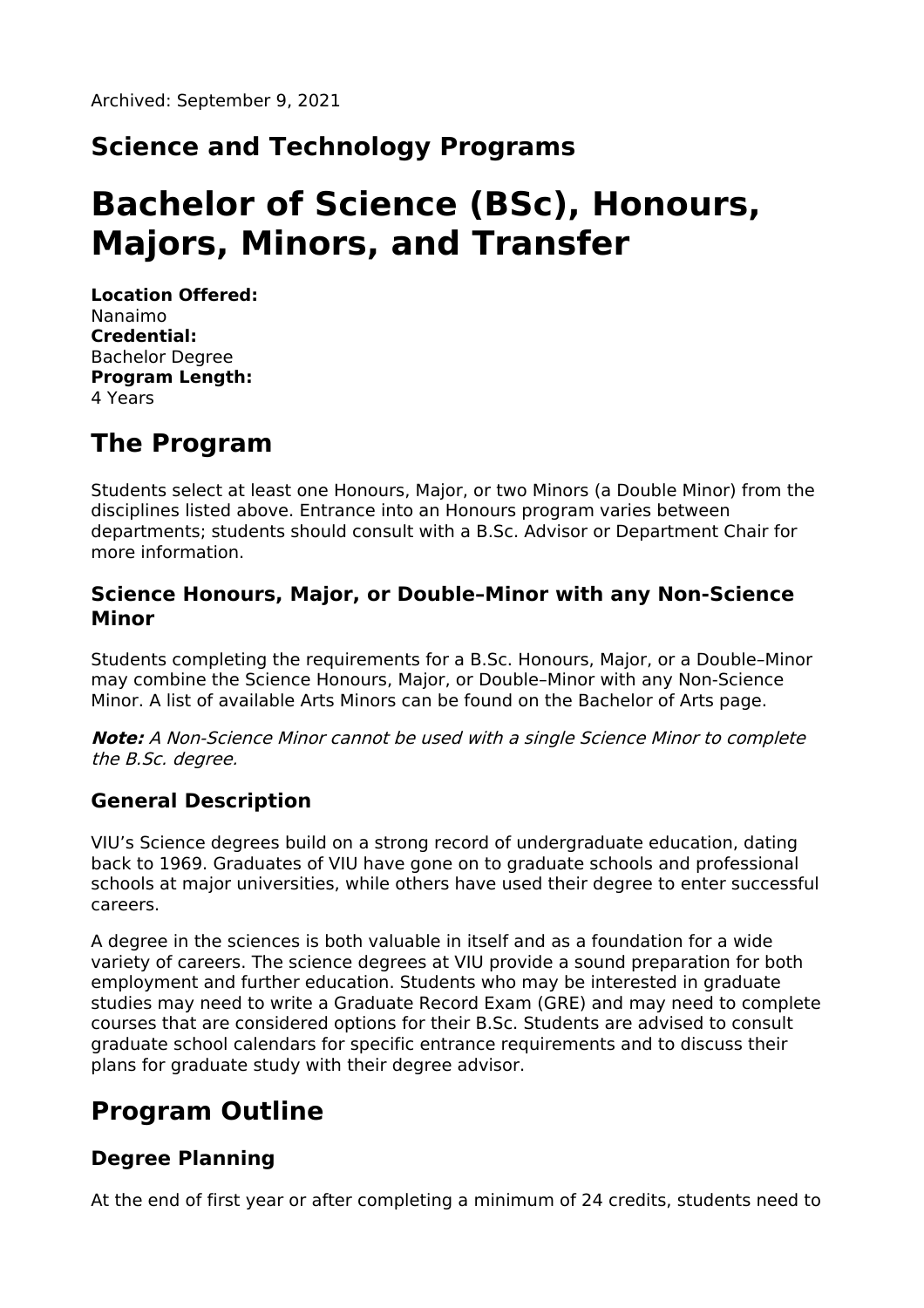declare their educational goals in consultation with a B.Sc. Advisor. Declaration of educational goals will indicate the student's plan to satisfy the requirements for the degree, including the options (Majors/Minors) they intend to pursue. Educational goals can be adjusted later to reflect changed student intent or curriculum offerings.

#### **Institutional B.Sc. Degree Requirements**

To be granted a VIU B.Sc. degree, students must meet the following requirements:

#### **Total Requirement**

Students must complete a minimum of 120 credits chosen from courses that (a) are numbered 100 or higher; and (b) do not have a "T" or a "G" after the course number. In addition, each 4-credit first year course taken will increase the total requirement by one additional credit.

**Note 1:** Courses consisting primarily of field work, co-op placement, or preceptorship/internship are not normally eligible for selection within this category.

**Note 2:** Students who completed "T" courses should consult with the B.Sc. Degree Advisor in the relevant department regarding the applicability of these courses.

**Note 3:** When selecting electives to meet departmental requirements for Degrees and Minors, please see descriptions for each program.

#### **Undergraduate Degree English Requirements**

All students in undergraduate degree programs at VIU are required to complete 6 credits of first–year English composition and literature courses.

#### **Lower-Level Mathematics Requirement**

Students completing a B.Sc. Honours, Major, or a B.Sc. Double Minor must complete either MATH 121/122, or 100/101. **Note:** Students may not obtain credit towards the B.Sc. degree for MATH 151 or MATH 152.

#### **Lower-Level Sciences Requirement**

Students completing a B.Sc. Honours, Major, or a B.Sc. Double Minor must complete a minimum of 6 credits from **each** of three science disciplines. None of MATH 100, 101, 121, or MATH 122 may be used to meet this requirement. Computer Science Majors or Minors may take 6 credits of Business in lieu of six credits from one science discipline. Students completing a B.Sc. Minor in Psychology or Geography shall be deemed to have met the requirement of taking six credits from one science discipline. Students should consult the B.Sc. Degree Advisor to confirm how to meet this requirement for their chosen degree.

**Note:** Statistics Courses: Only one of the following introductory statistics courses may be taken for credit towards the VIU B.Sc. degree: MATH 181, MATH 211, MATH 254, PSYC 300A, HSD 425.

#### **Non-Science Elective Requirement**

In addition to fulfillment of the Degree English Requirement, students completing a B.Sc. Honours, Major, or a B.Sc. Double Minor must complete a minimum of 6 credits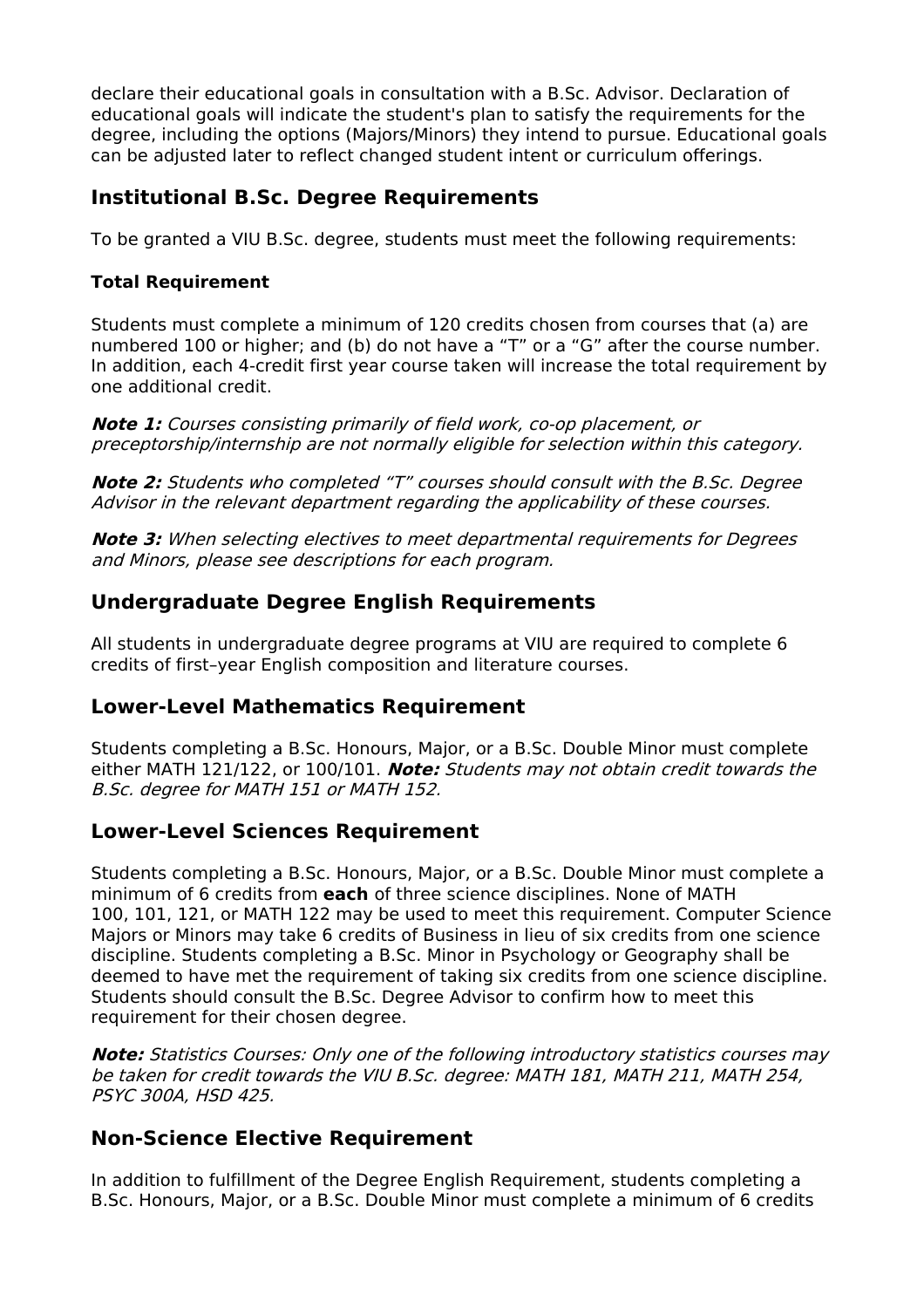from non-science courses that (a) are numbered 100 or higher, and (b) do not have a "T" or a "G" after the course number. The following courses may **not** be counted to meet this requirement, although they may be counted as general electives:

- Any course beginning with the following discipline identifiers: AQUA, ASTR, BIOL, CHEM, CSCI, ENGC, ENGE, ENGM, ENGR, FISH, FRST, GEOL, MATH, PHYS, RMOT, QUME and SCIE.
- Anthropology: ANTH 111, 213, 214, 341B, 342, 343, 344, 350, 351, 352, 353 361, 401, 430, 449, 460.
- Geography: GEOG 211, 212, 221, 226, 228, 326, 328, 372, 373, 374, 376, 428. Psychology: 204, 205, 300A, 300B, 301, 302, 305,
- 315, 316, 318, 319, 323, 324, 345, 365, 400, 415, 419, 445, 490, 491, 498A.
- Physical Education: PHED 201, 220, 301, 302, 400, 401.

**Note:** Students completing <sup>a</sup> B.Sc. degree with <sup>a</sup> Minor in <sup>a</sup> Non-Science discipline shall be deemed to have met the Non–Science Elective Requirement.

### **Upper-Level Requirement**

A minimum of 42 VIU credits in courses numbered 300 or higher, with a minimum 2.0 ("C") grade point average calculated on all upper-level courses attempted or completed. If such a course has been repeated, grades from all attempts will be included in the calculation.

### **Residency Requirement**

A minimum of 60 credits must be taken at VIU. In exceptional circumstances, with written approval of the relevant Dean, this minimum may be reduced by up to 15 credits.

### **Upper-Level Exchange Agreements**

VIU has exchange agreements with some universities that allow up to a year of upperlevel work to be completed at the partner institution. Check with Degree Advisors in individual departments for details.

### **Senior Project**

A senior project is required for certain Majors and all Honours; students are expected to plan their senior project during third year and to schedule its completion prior to the end of their fourth year. Each senior project will have a designated project supervisor, who will assist the student to identify the resources required to complete the project successfully.

# **Admission Requirements**

- General admission requirements apply for admission to first year.
- A minimum "B" grade in either Pre-calculus 12 or Principles of Mathematics 12.

#### **Notes on Admission**

- Students who do not meet the mathematics requirement should consult Advising on how to upgrade while working towards the B.Sc.
- Other high school science courses may be required for the different Majors and